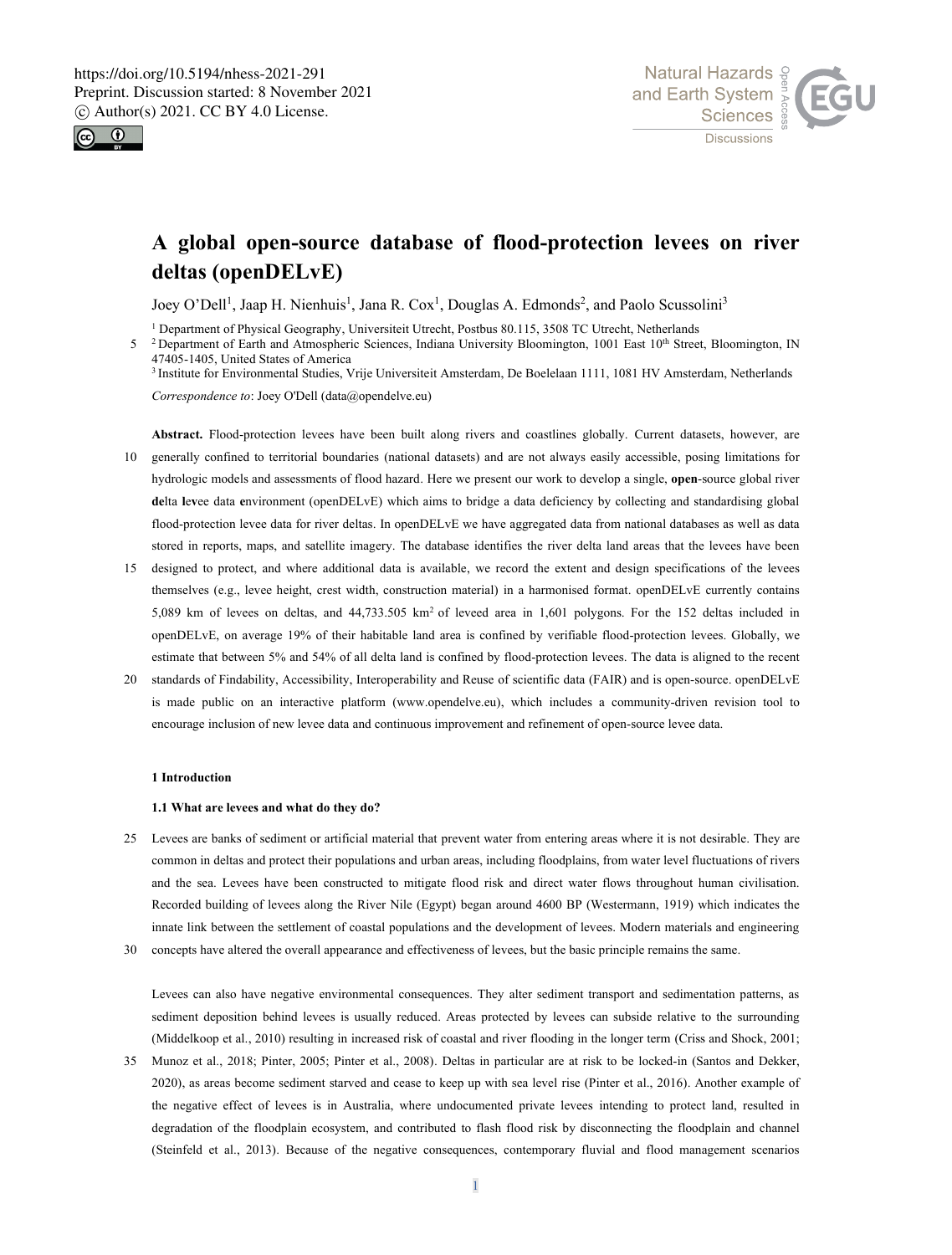



40 therefore often prioritise Nature-based Solutions that limit the need for levees (Cohen-Shacham et al., 2016; Esteves, 2014; Van Wesenbeeck et al., 2014), but this is not always possible.

# **1.2 Why (data of) levees matter**

Data on levees is important, especially for river deltas. Modern urbanized deltas tend to be heavily embanked by levees because high population densities have demanded protection against river and coastal flooding. Despite these levees, people

45 living in coastal deltas face mounting threats; they are disproportionately affected by coastal flooding and relative sea level rise (Edmonds et al., 2020) and rely on ever diminishing river sediment supply (Dunn et al., 2019). Data on levees can help to assess these threats.

Mapping levee presence is useful for hydrologic and hydrodynamic modelling. Such models often aim to predict inundation 50 during high discharge events and help active management of risk and hazard to life, but large-scale modelling without accurate levee locations results in modelling inaccuracies (Fleischmann et al., 2019). Opposingly, models are also used to design levees by matching a specific return period or flood scenario, and so modelling data accuracy has a direct impact on the suitability of the height of the levee.

55 Data on levees can help to better understand human-landscape interactions (Werner and McNamara, 2007). Levees are deployed, (re-)engineered, and altered in response to threats – both present and future – so their dynamics are challenging to simulate, but remain of interest to the scientific and public communities (Di Baldassarre et al., 2018).

Levee data can also help studies on levee failures, which are a globally significant source of flood risk. Özer et al. (2019) 60 have developed the International Levee Performance Database (ILPD), focussed on assimilating data on levee testing and failure events whilst also producing an interactive and queryable interface. Levee data for hazard assessment purposes is additionally useful outside of the realm of pure geophysical modelling, and is core to civil engineering and emergency response management for levee performance, such as during the safety and risk calculation of hurricanes (Mitchell et al., 2013). The insurance industry, local residents and homeowners are additional users of levee data and modelling outputs

65 (National Research Council, 2013, p.68 Box 5-1) for hazard and risk assessments, where this data is usually commercially sensitive and not shared, whereas in the case of the US National Levee Database, open data being made available to all prevents this from being a hidden factor.

### **1.3 A (data) gap in levees**

Despite the potential use of levee data, locations and characteristics of levees are often poorly documented (Özer et al., 2019; 70 Scussolini et al., 2016), resulting in inaccuracies and challenges for flood risk modelling (Sampson et al., 2015; Trigg et al., 2016; Winsemius et al., 2016), hazard modelling (Di Baldassarre et al., 2009), and projections of delta land loss from sealevel rise (Nienhuis and Wal, 2021). Accurate models require data input about levees including their spatial extent, protected area, and basic attributes, which currently does not exist in a coherent and harmonised single geospatial data format.

75 It is typically governments and municipal organisations who plan and construct levees, as safe and dry places to live are key to maintaining public health and wellbeing. These institutions also maintain them as part of their daily operations and produce maps and datasets about their design, operation, and failure. This gives a plethora of data such as reports and design specifications, which allows for accurate data gathering and collection processes without the need for in-person observation. Generally, this results in good quality central national databases, sometimes with higher resolution localised variants (e.g.,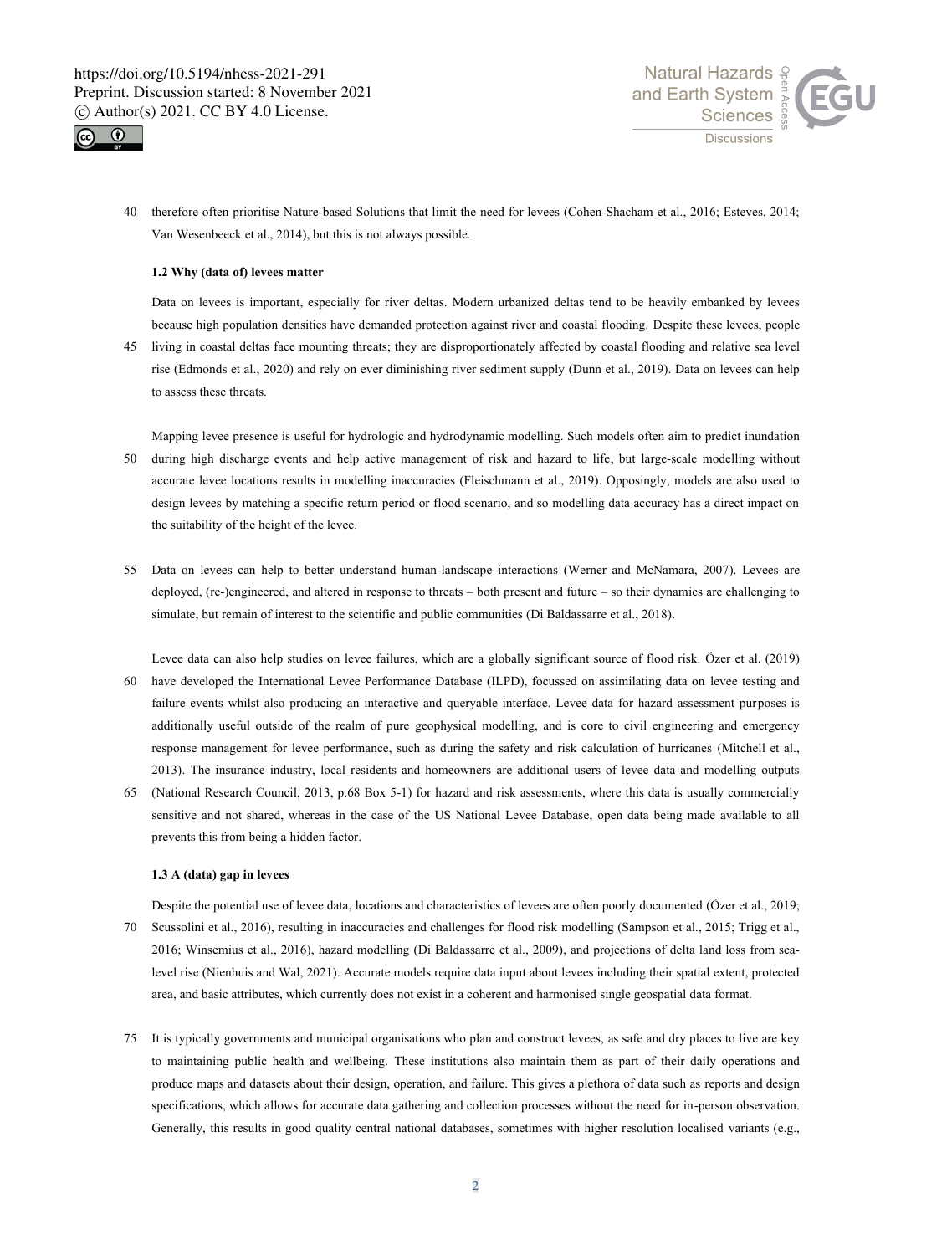



80 New South Wales' Distinctive Land Surface Dataset, Australia) but that do not extend past administrative borders. Data availability can also be restricted.

The lack of global registration, and therefore data, of these levees further complicates flood management efforts, however just registration of their existence cannot alone be considered a solution to the problem, and indeed we understand that

85 communication and awareness can be just as important in the whole-system oversight and evaluation of change. We recognise that attempts exist to document and aggregate specific aspects of levee failure (i.e., Özer et al., 2019) but we are not aware of any competing open-source approaches that collect and harmonise levee extent and attribute data.

# **1.4 Levees in hydrologic and hydrodynamic models**

Levees, by design, affect the flow of water. They can be incorporated in detailed models (e.g. HEC-RAS [US Army Corps of

- 90 Engineers, 2020], or Delft3D [https://oss.deltares.nl/web/delft3d]) as a geometric feature against initial surface topography. For models on larger scales, levees are too small to be included directly and are sometimes presented as a sub-grid feature or through a flood-attenuation proxy (Sampson et al., 2015). In both cases, poor data on levee existence and levee properties have made it such that their presence is often disregarded in global flood modelling (Trigg et al., 2016) and global delta modelling (Nienhuis et al., 2020). The lack of levee data (which change and control water and sediment discharge) results in
- 95 suboptimal modelling scenarios, such as the WRI AQUEDUCT flood-risk tool (https://www.wri.org/applicaitons/aqueduct/floods/) which provides exceptional global-level data but does not include levees and results in abstract scenarios for heavily leveed areas such as the Netherlands.
- As an alternative to global levee data, FLOPROS (Scussolini et al., 2016) presents a global dataset on existing and policy-100 level flood protection standards. FLOPROS provides uniform, global coverage, however individual feature level data is omitted. Other approaches exist that use (semi-)automated algorithms to locate and specify levees from LIDAR data (e.g. Steinfeld et al., 2013; Wing et al., 2019) but these are generally focussed on specific problem definitions and lack global applicability. A global levee database can help inform those algorithms and provide validation and calibration data.

# **1.5 Objective**

105 The objective of openDElvE is to provide an attestable source of delta levee protection delta, for both primary use in flood and hazard modelling, as well as secondary community use through increased data availability by publishing the data on a public website (http://www.opendelve.eu) following standard data types, and a user-led amendment reporting function.

### **2 Methods**

## **2.1 Overview**

- 110 openDELvE is a collection of existing data on levees and protection features on deltas. We have collected data from vector, raster, and documentary sources. This results in two geospatial layers – one for leveed areas, and one for leveed lines – and a supporting index dataset, linked to the respective delta by a unique identifier and cross-mapped to the river delta dataset of Edmonds et al., 2020. Our methods allow for replicable tracing, processing, assimilation, and display of the data. By storing individual level references and data quality, we aim to provide data that is open and transparent. Our work is underpinned by
- 115 the principles of FAIR science to support reuse by producing data that is Findable, Accessible, Interoperable, and Reusable (Wilkinson et al., 2016). openDELvE development followed these steps: data definition (Sect. 2.2), data collection (2.3), data processing (Sect. 2.4), data attribution (Sect. 2.5), data management (Sect. 2.6), and data assurance (Sect. 2.7).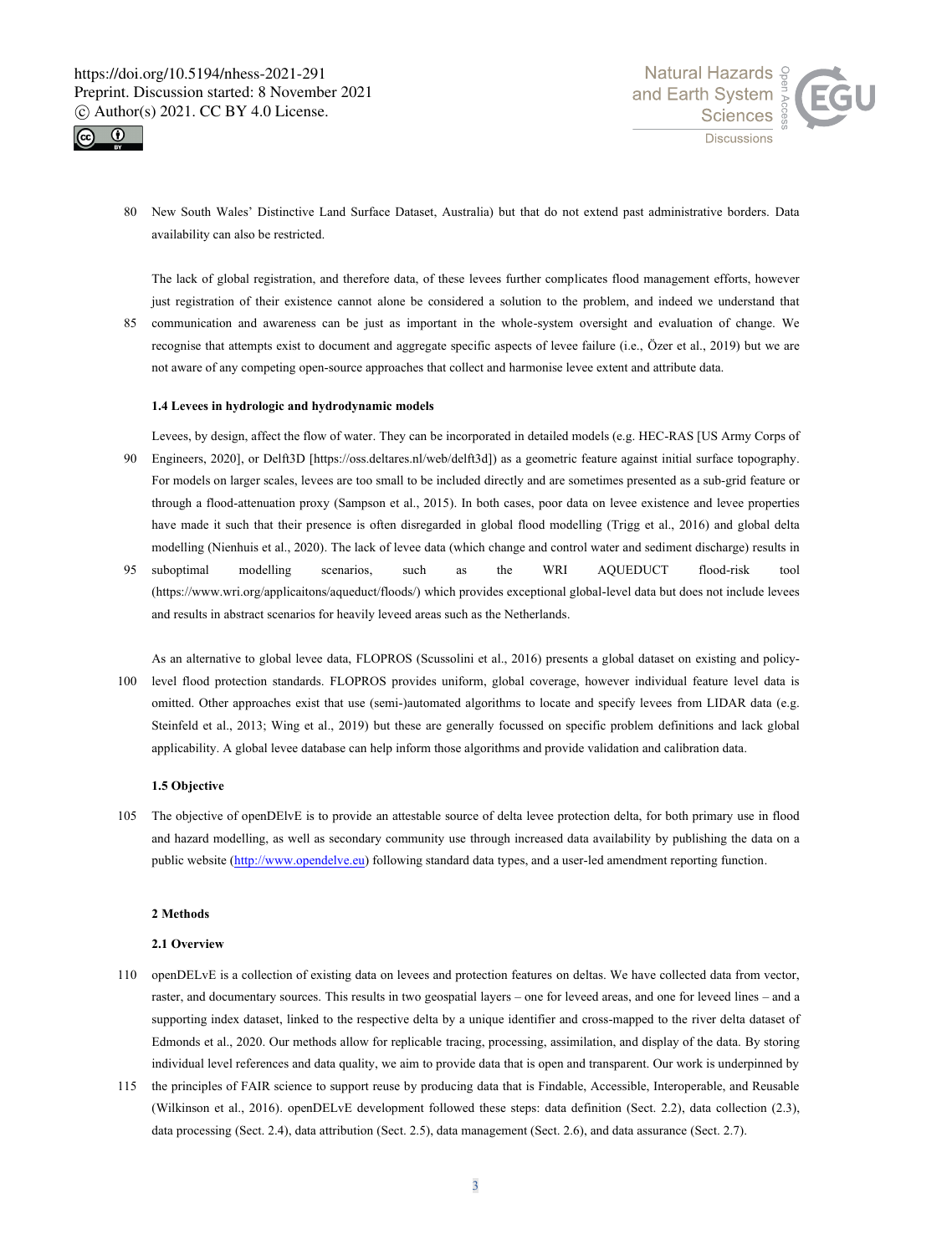



### **2.2 Data definition**

We followed our definition of levees from Sect. 1.1. Levees exist along coasts and rivers globally, but the scope of 120 openDELvE is limited to river deltas (Sect. 2.4.1). We made use of a database of deltaic locations and deltaic area extent by Caldwell et al. (2019) and Edmonds et al. (2020). We further limited ourselves to only storing information on defences that are permanent features, and not temporary/reactive measures. Temporary measures, such as sandbags and hoardings deployed for flash flooding or imminent but irregular flood issues are not temporally constant, and so are usually not mapped, nor were considered for inclusion in this database.

125

openDELvE is designed to represent levees as geospatially explicit vector data: lines and polygons. For source data that exists in reports on maps and technical drawings levee presence is often reduced to a raster map element, and so needed to be sufficiently georeferenced and assessed for quality. However, this is still a valid data source and is included in our process. We consider the age, source document, and data quality as we recognise that data may be reworked and requoted a number

130 of times in its lifespan.

openDELvE consists of three data elements: an index table and two vector layers (Table 1), each with a set of standardised attributes (Table 2).

| <b>Data Entity</b> | Type    | <b>Exported</b> | Purpose                                                                  |
|--------------------|---------|-----------------|--------------------------------------------------------------------------|
|                    |         | Elements        |                                                                          |
| Delta Index        | Table   | <b>CSV</b>      | Contains data decision logs and linking characteristics at delta level   |
| Leveed Area        | Polygon | SHP, KML        | A vector layer containing polygons of the areas protected by levees      |
| Levee Lines        | Line    | SHP, KML        | A vector layer containing lines of the levees and including standardised |
|                    |         |                 | attributes                                                               |

135 **Table 1: Data entities in the live viewing environment and their exported file types as in the research data store**

| <b>Data Entity</b> | <b>Attribute</b> | <b>Purpose</b>                                                                                      |
|--------------------|------------------|-----------------------------------------------------------------------------------------------------|
| Delta Index        | FriendlyName     | Name of the delta, if known                                                                         |
|                    | <b>Status</b>    | Processed, No Result, Pending, or Not Processed (as per Sect. 2.3)                                  |
|                    | PolygonID        | Delta ID following Edmonds et al., 2020                                                             |
|                    | ISO 2            | 2-digit code identifying the country where the majority of the delta lies, following ISO 3166-      |
|                    |                  | 1:2020 alpha-2                                                                                      |
|                    | Journal          | A timestamped text log of activity at a delta level                                                 |
|                    | MainRefAPA7      | Literature reference for the overall source material for the delta, formatted in APA $7th$ Edition, |
|                    |                  | if available                                                                                        |
|                    | MainRefDOI       | Digital Object Identifier for the source material, if available                                     |
|                    | NeedsReview      | Boolean indicator of requirement for later review of delta                                          |
|                    | LastChkDate      | Date field signalling last check date of the delta                                                  |
|                    | LastChkBy        | Two-character identifier of the last user who updated the dataset                                   |
| <b>Leveed Area</b> | <b>NAME</b>      | Name of the leveed area feature from the source dataset, if available                               |
|                    | <b>REFERENCE</b> | The identifier for the feature from the source dataset, if available                                |
|                    | DOI.             | Digital Object Identifier for the source material, if available                                     |
|                    | URL              | Uniform Resource Locator (web link) for the source material, if available                           |
|                    | <b>LITREF</b>    | Literature reference for the source material, formatted in APA $7th$ Edition                        |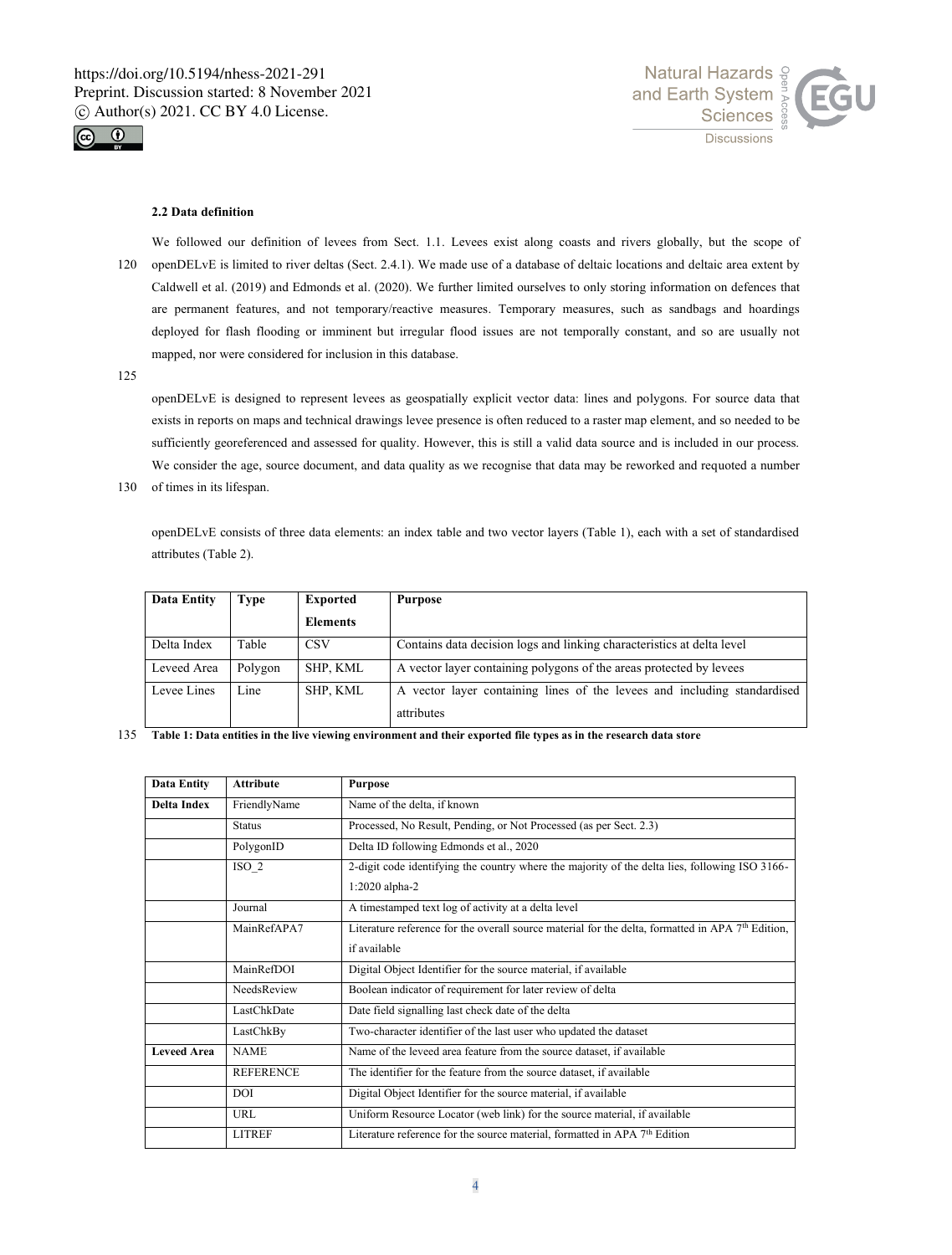



|                    | PolygonID        | Delta ID following Edmonds et al., 2020                                                     |
|--------------------|------------------|---------------------------------------------------------------------------------------------|
|                    | DataQuality      | Data quality classification (following Table 3)                                             |
| <b>Levee Lines</b> | <b>NAME</b>      | The name for the feature from the source dataset, if available                              |
|                    | <b>REFERENCE</b> | The identifier for the feature from the source dataset, if available                        |
|                    | DOI              | Digital Object Identifier for the source material, if available                             |
|                    | URL              | Uniform Resource Locator (web link) for the source material, if available                   |
|                    | <b>LITREF</b>    | Literature reference for the source material, formatted in APA 7 <sup>th</sup> Edition      |
|                    | DefenceLength    | The length of the levee feature, as provided in the source dataset, if available (metres)   |
|                    | DefenceHeight    | The height of the levee feature, as provided in the source dataset, if available (metres)   |
|                    | DefenceWidth     | The width of the levee feature, as provided in the source dataset, if available (metres)    |
|                    | FoundationWidth  | The width of the levee foundation, as provided in the source dataset, if available (metres) |
|                    | Construction     | The primary material that the levee is composed of                                          |
|                    | ClassType        | Construction or formation type of the feature                                               |
|                    | CutoffMaterial   | The material that the levee cutoff is composed of                                           |
|                    | DesignStandard   | Design storm rating of the feature $(1/n, decimal)$                                         |
|                    | DataQuality      | Data quality classification (following Table 3)                                             |
|                    | PolygonID        | Delta ID following Edmonds et al., 2020                                                     |

**Table 2: openDELvE attributes for the three data elements (as per Table 1). Conversion factors and mapping of fields is given in Supplementary Table S2.**

140 Levee data in openDELvE include a data quality class and a direct link to the source dataset. We devised the data quality criteria included in Table 3:

| <b>Class</b>    | <b>Criteria</b>                                                                                            |  |  |  |
|-----------------|------------------------------------------------------------------------------------------------------------|--|--|--|
| A (Excellent)   | Vector data                                                                                                |  |  |  |
|                 | First-order data source (i.e., scientific papers, governmental geospatial data, original publication)      |  |  |  |
|                 | Spatially complete <sup>a</sup> (with respect to geopolitical boundaries)                                  |  |  |  |
|                 | Existence verifiable with satellite imagery                                                                |  |  |  |
| B(Good)         | Raster data (suitably georeferenced, little to no variance)                                                |  |  |  |
|                 | First-order or re-cited/modified (original accessible) but published within a scientific or government     |  |  |  |
|                 | publication                                                                                                |  |  |  |
|                 | Existence verifiable with satellite imagery                                                                |  |  |  |
| C (Acceptable)  | Raster data (loosely georeferenced, variance due to old base map or similar)                               |  |  |  |
|                 | Conjectural or non-scientific source (ex: newspaper)                                                       |  |  |  |
|                 | Source >20 years of age, regardless of type                                                                |  |  |  |
|                 | Existence (partially <sup>b</sup> ) verifiable with satellite imagery                                      |  |  |  |
| $X^c$ (Invalid) | Data inaccessible (blocked, hidden, unpublished)                                                           |  |  |  |
|                 | Irrecoverable issues with data quality                                                                     |  |  |  |
|                 | Could not confirm existence of data from other sources using satellite imagery with resolution $\leq 25$ m |  |  |  |
|                 | Temporary or reactive measures only (ex: sandbags)                                                         |  |  |  |

**Table 3: Data quality definition for levees based upon data provenance, both for use in initial data classification and ongoing maintenance. Criteria are exclusively applied, and all categories must be met to meet that classification.** 

145 *<sup>a</sup>Data that were attributable to class X have not been included in the published dataset but are documented in the delta index*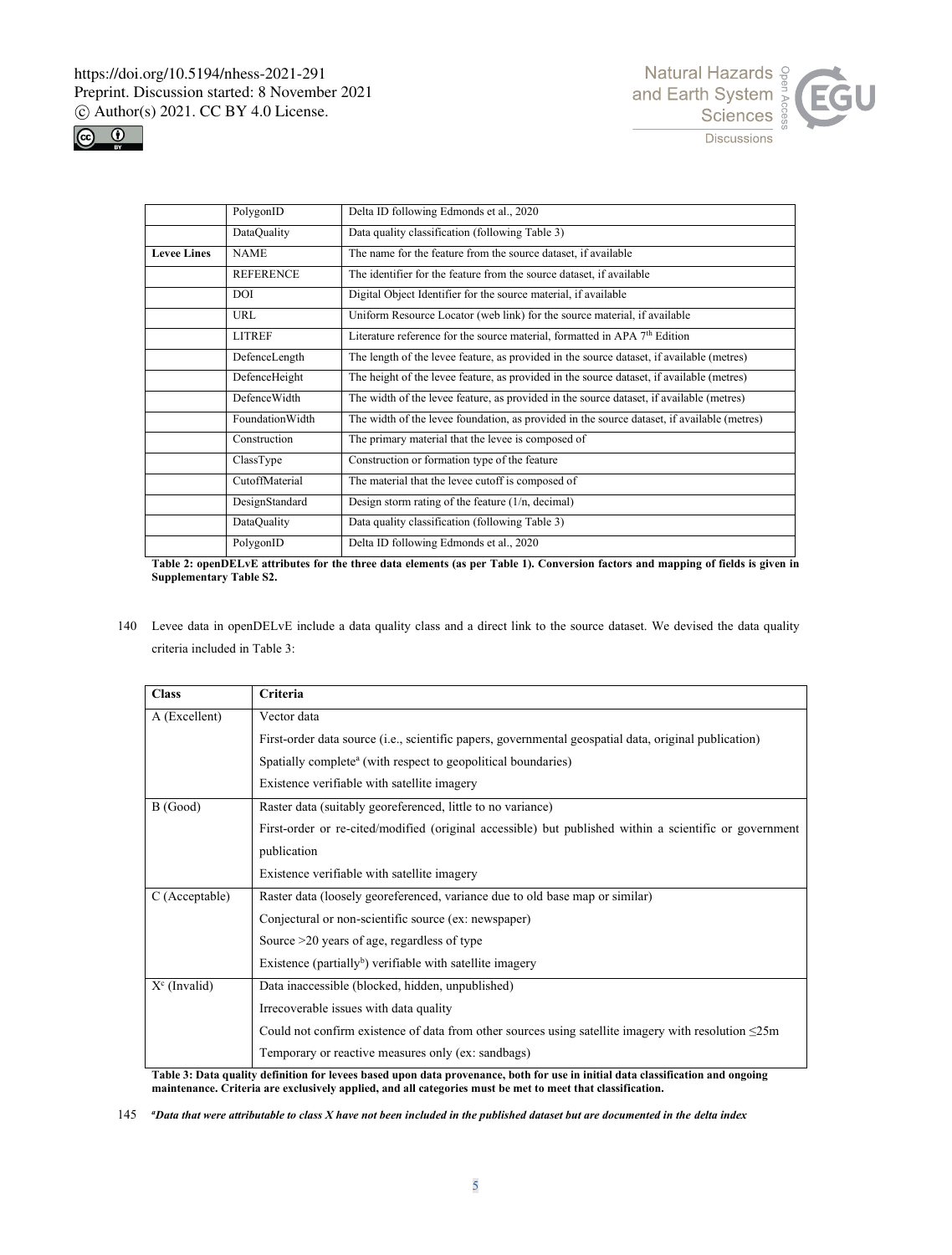



*<sup>b</sup>We included 'partially verifiable' due to incident patchy local coverage of openly accessible satellite data, as there are instances where sufficient high-resolution imagery was not accessible, but standard-resolution imagery indicated the presence of the feature that was elsewhere published.*

*<sup>c</sup>Spatially complete was defined as being of the entire levee run, which may be comprised of several subsection maps.* 

# 150 **2.3 Data collection**

We conducted extensive literature searches using a variety of web searching platforms (i.e., Clarivate Web of Science, Google Search, Google Scholar, OCLC WorldCat) as well as data aggregation platforms (e.g., re3data.org, DataCite, data.gov.uk, data.gov, data.gov.au). Data was collected in a search process that is documented as a log with diary-style entries in the Delta Index table (see Table 1) and recorded at a delta level. Sources for each individual levee are stored at the

155 feature level. This allowed us to record rationale and decision-making process so that both viewers and onward developers of the dataset are aware of the steps taken and explanations for decisions taken in data hand.

With an international scope, searching often required country or location-specific terms (e.g., '*tanggul*' meaning levee or embankment in Indonesian) to aid data discovery, and these were regionally supplemented along with a vocabulary of 160 common delta and levee terms when using academic paper and internet indexing services.

Funding reports from the World Bank projects on flood defence activities has also contributed to the database. Financing documents often contain maps and so we include data from the World Bank where it was discovered in our searches, released publicly, had been reviewed, and contained levee feature level data.

165

When it was not possible to find data in areas where levees were expected, the place was identified by name using the address search (*gazetteer*) function in ArcGIS and then basic internet searching was performed to find reports of floods or sea level rise related damage. Finally, we made use of the world satellite imagery layer within ArcGIS to review areas where levee source data was inaccessible, and assess by visual means whether it was likely levees were present. We verified areas

- 170 that we believe may be uninhabited areas using this imagery and classified them accordingly, where satellite imagery confirmed no visible levees, the delta was set to No Result. If levees were visible but we could not verify them with alternative data sources, we set the delta to 'Pending' where external enquiries were taking place and the relevant note was entered in the Journal. We identify deltas as 'Not Processed' if we have yet to manually review available sources, and no national vector dataset was discoverable for processing via our automated tool.
- 175

Many deltas in the delta dataset may be small and uninhabited (Edmonds et al., 2020), have inaccessible data, or have data that we were unable to convert into a format that we could add to the database. We collectively group these deltas as having "No result" in terms of data collection. Note that this does not always mean there is no data*.* For example, data from the Database nazionale della AgriNature in TErra (DANTE, *formerly known as: ItaliaN LEvee Database [INLED]*) (Barbetta et

- 180 al., 2015) was not suitable for processing because it only contains a levee start and end point coordinate. We classify these deltas under "No result" because it requires access to a detailed regional-level watercourses database and high-resolution DEM so that an interpretational algorithm could be trained to infer the levee course.
- Where available, we include levee attributes (e.g., design storm, wall height, levee material, Table 2). This can inform 185 modelling and therefore work as a stand-alone spatial tool for investigating river delta dynamics. Additionally, the data layers can be used for verification of deductive models for the detection of levees by other means, including LIDAR and remotely sensed data as well as corroborating other data sources, such as OpenStreetMap. As we intend for the database to be globally comparable, we set up a cross matching list (Supp. Table S2) within the project documentation to ensure that the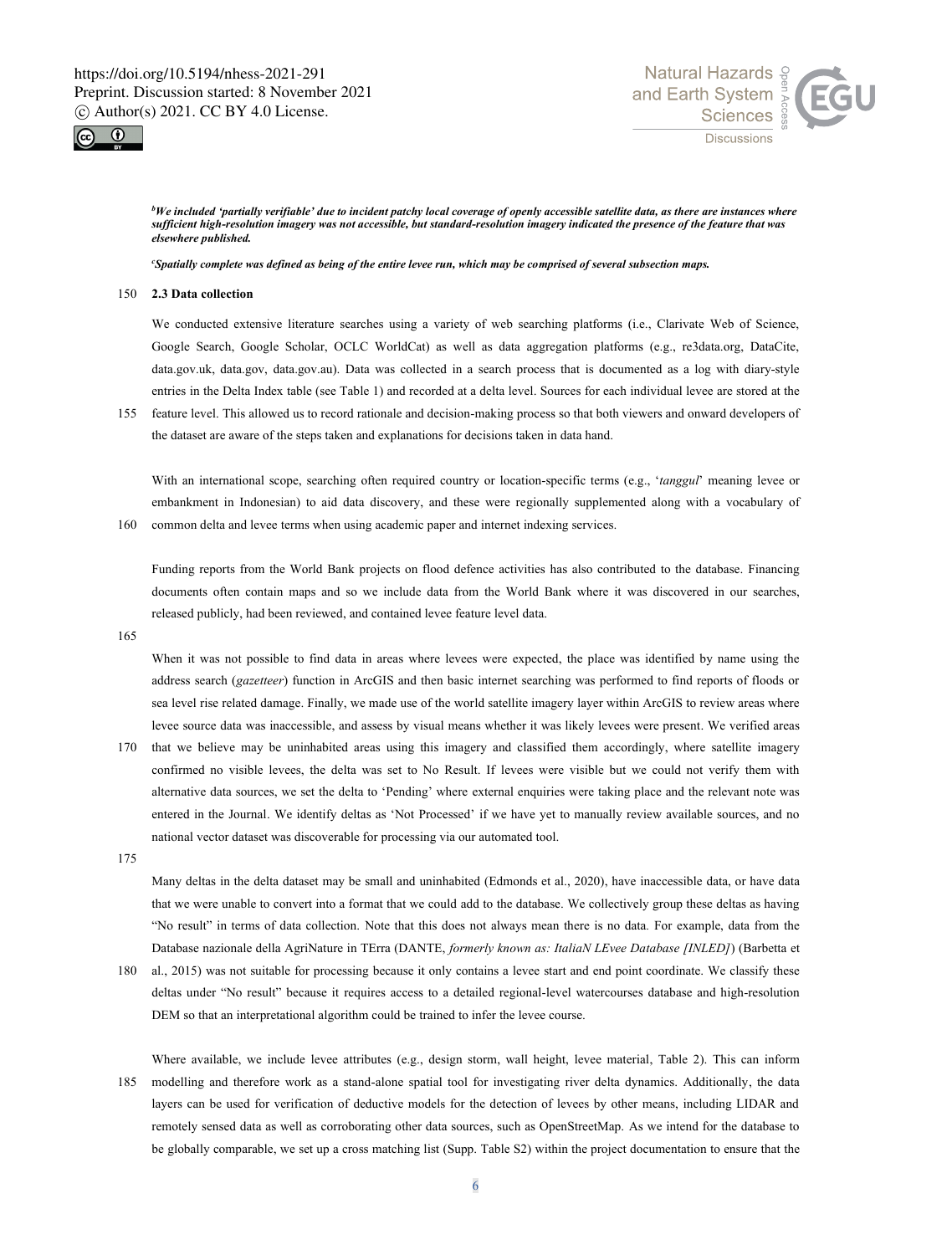



attributes of the levee lines layer were consistent between sources and languages. This was then used for both manual and 190 automated input so that different units of measure, classifications of levee and construction type, and key engineering data were harmonious.

# **2.4 Data processing**

### **2.4.1 Vector data processing**

Where data was sourced in vector format, we defined a data processing algorithm in the ArcGIS® Model Builder (Supp. Fig. 195 S1) to clip the imported data to the extent of river deltas from Edmonds et al. (2020) with a 100 km 'buffer zone'. This buffer zone is included to maximize OpenDELvE data usability but it does not affect reported statistics on delta coverage. All reported data statistics in this paper are for levees strictly within delta boundaries (Fig. 1). The buffer zone is included to allow extended use of the dataset for upstream fluvial and sediment transport modelling and additionally, should dataset of Edmonds et al. (2020) be updated, reduces the likelihood that levees are missed from the layer.

200

The ArcGIS® Model Builder automated import process created is distributed with the dataset so that data can be repeatedly processed and added to the database both now and in the future. We supplemented this by the creation of conversion tables *(Supplementary Table S2)* so that levee attributes, where available, are comparable at a global scale.

### **2.4.2 Non-vector data processing**

- 205 We performed georeferencing of map/documentary data where the location was visible using a contemporary map and the map could be referenced in less than 5 reference points. This ensured that we were not extensively distorting the source map and therefore it was possible for us to trace in the features as accurately as possible. Where no georeferencing within 5 reference points was possible, or where the map had too few defining features to be georeferenced at all (e.g. map created with too few topographical features, substantial engineered or geological change resulted in difference between map and
- 210 modern day situation) then the appropriate data quality class was assigned, and where the map was impossible to suitably georeference, the data source was set aside and documented in the log. Furthermore, where aerial photography was analysed, we defined a set protocol for the inference of leveed area (Supp. Fig. S3).

Data in the "Levee Lines" layer is currently limited to vector levee data sources and does not exist for raster data sources.

215 Ongoing work includes manual review and development of (semi)automated processing steps to retrieve levee lines from raster sources.

#### **2.5 Data attribution**

Every task performed in the journal is recorded for audit purposes, and each entry into the layers is attributed to the data source, including a full literature ref, the source URL, and a DOI (where available). This ensures that we can display this 220 data interactively and that the original source remains permanently available. We also included any digital identifiers from

vector datasets so that the individual feature can be tracked and mapped over subsequent data revisions.

We timestamp each entry into the delta index and additionally flag deltas that need manual review in the future. This has no effect on data quality, however it ensures that there is a robust process in the future to signal amendments needed or entries

225 where it is apparent that there are undocumented or inaccessible data sources available. This not only supports local maintenance, but also prevents repetition of previous search activities.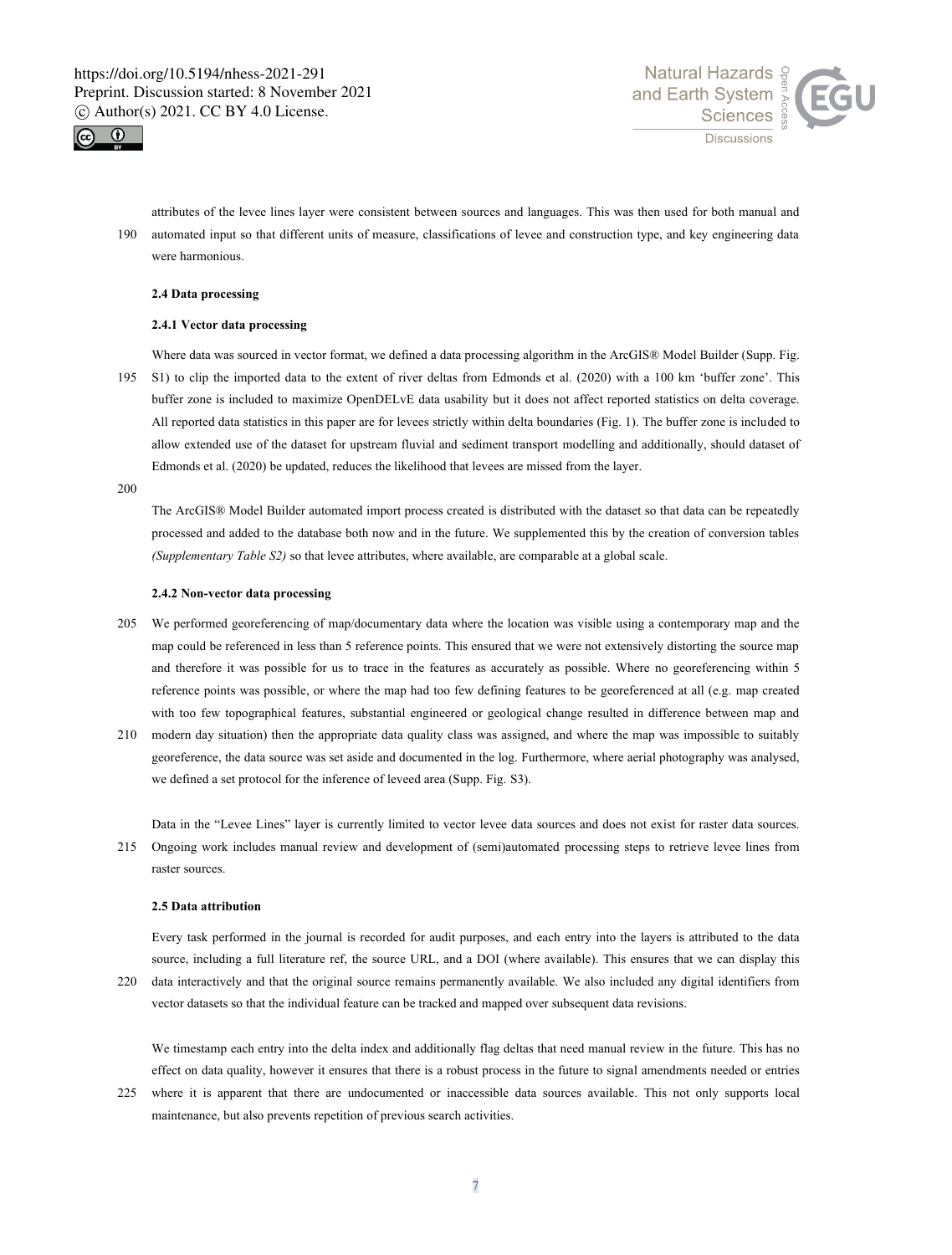



### **2.6 Data management**

The resulting data layers for levee area and levee line feature were created in ArcGIS Pro and hosted on an ArcGIS Online data hub (http://www.opendelve.eu). Additionally, we maintain ongoing research data exports in the DataverseNL 230 environment as the database develops. Data is stored in three defined entities as per Table 1, and we store each layer within their own container in the public ArcGIS Online® environment. These layers are then publicly published to be used as part of the ArcGIS Online Directory and through modern GIS clients via Web Feature Service (WFS).

The openDELvE platform facilitates an interactive and community driven maintenance of the dataset through an amendment

235 form and additional messages in all metadata files. The project remains actively maintained by the authors at Utrecht University, and by assigning permanent identifiers (DOIs) to the research dataset, as well as developing the website alongside, there project remains actively maintained.



**Figure 1: Distribution of delta levee dataset completeness and data availability in release of openDELvE (v1.0). Polygons**  240 **encompass the four-point deltaic extent as defined by Edmonds et al. (2020).**

### **2.7 Data assurance**

Before releasing the dataset, we performed several checks on the data and metadata (Table 4). We then generated metadata compliant with the EU INSPIRE geospatial metadata standard (European Parliament, 2007) using the built in ArcGIS® Pro wizard for each data element (Table 2), and for the dataset in its entirety. This included interactive help-text for the model

245 builder GUI. We self-validated the Metadata files using the metadata wizard in the ArcGIS® Pro system.

| <b>Type</b>     | <b>Criteria</b>                                                                              |  |  |  |
|-----------------|----------------------------------------------------------------------------------------------|--|--|--|
| Duplicate Check | There are no duplicate delta polygon IDs ( <i>PolygonID</i> ) in the index                   |  |  |  |
| Orphan Check    | All linked delta polygon IDs matched a delta polygon in the dataset                          |  |  |  |
|                 | There were no unsuccessful joins between the data layers                                     |  |  |  |
| Null Check      | Where there was no match to a delta polygon, this returned -1                                |  |  |  |
|                 | Where it was not (yet) possible to match the polygon to a delta, this returned null          |  |  |  |
| Visual Check    | Visually verify data appears as should be reasonable to expect (i.e., within 100 km of delta |  |  |  |
|                 | polygon border, within proximity of water feature, of a shape that is coincident to fluvial  |  |  |  |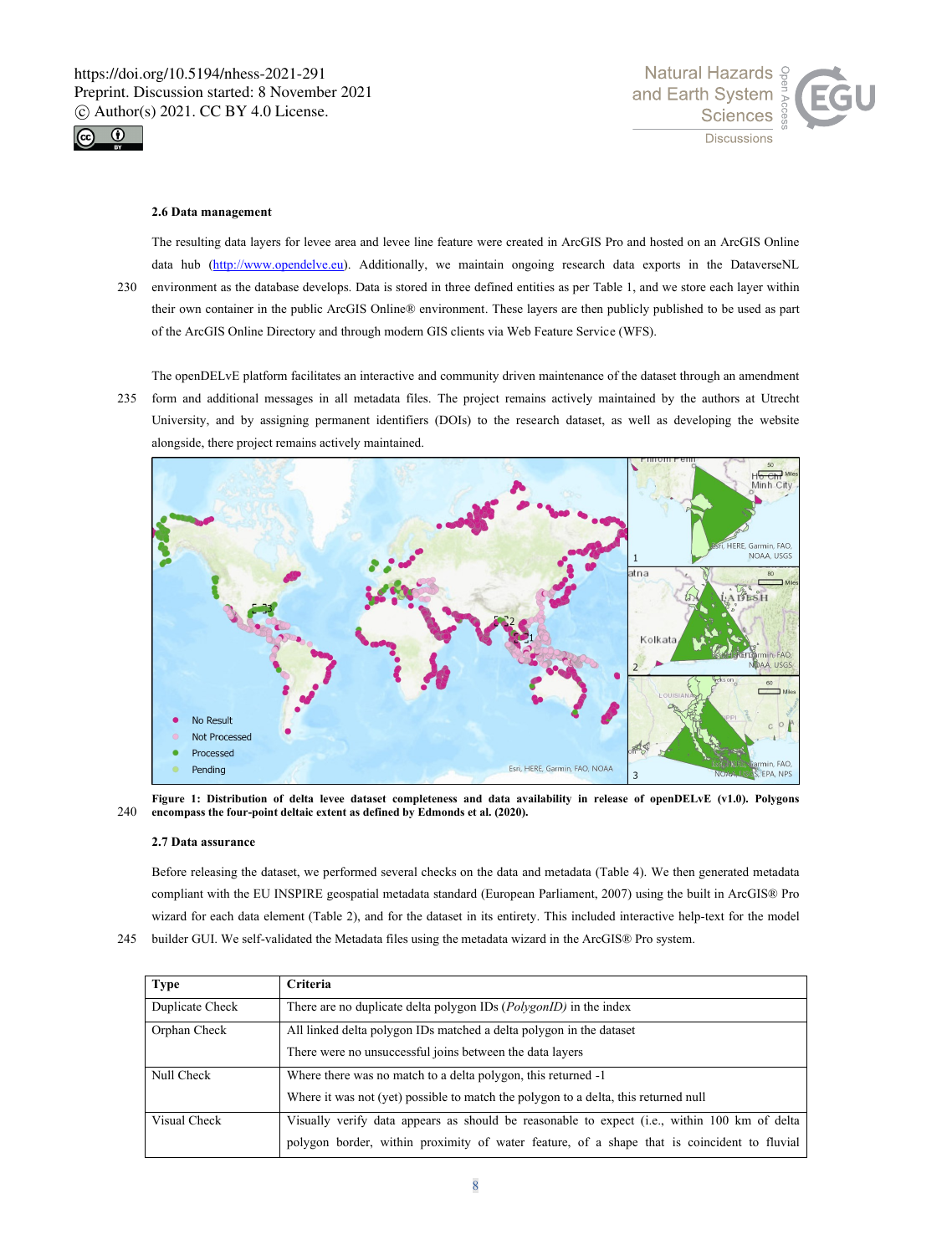



|                                                                                                                                                                                                                                | morphology)                                             |  |  |
|--------------------------------------------------------------------------------------------------------------------------------------------------------------------------------------------------------------------------------|---------------------------------------------------------|--|--|
| Metadata Check                                                                                                                                                                                                                 | All fields in the ArcGIS® Pro metadata wizard completed |  |  |
| . The bit of a Chapter should be contracted from the chapter of the deal of the contracted and the contracted of the contracted and the contracted of the contracted and the contracted of the contracted of the contracted of |                                                         |  |  |

**Table 4: Categories and criteria for the data validation performed on the dataset**

# **3. Results**

Our leveed area data layer contains 44,734 km<sup>2</sup> of identified delta area protected by levees (following definition in Sect. 2.4) 250 (Table 5). Levee line data that we have processed contains 5,089 km of levee. We have processed levee information for 152 deltas of the 2,174 deltas identified by Caldwell et al. (2019), representing 28% of delta area (239,044 km<sup>2</sup> of 847,936 km<sup>2</sup>). We find 1,098 deltas that are pristine and/or small, where levees are unlikely; or, where no data on levee presence could be found, and we could not identify levees visually either (No Result category) (59% of delta area). A further 924 deltas remain unprocessed or await data input from external sources, however this represent only 12% of global geomorphic delta area, and

255 as such we have processed the largest deltas and the remaining deltas to process are small in surface area.

Comparing flood-protected delta area against delta extent, we find that  $19\%$  (44,734 km<sup>2</sup> of 239,044 km<sup>2</sup>) of the processed delta area is contained within levees. Total global delta area is 847,936 km<sup>2</sup> (Edmonds et al., 2020), which means that, at least, 5% of global delta area is within verifiable levees. This number should be considered a minimum as many deltas

260 remain unprocessed and we suspect that many levees exist that are not (yet) in the openDELvE dataset as even when discovering data, there existed data sources that were incompatible with the licensing of the dataset, for which we document in the delta index.

Percentage coverage between continental zones (using the UN Region from Edmonds et. al. (2020) ranges from 13% 265 (Africa) to 54% (Europe and C. Asia) and this broadly reflects the different data publishing policies in these regions. As can be seen in Fig. 1, we recognise that the global distribution of data is sub-optimal, and we investigate the imbalance further in the discussion (Sect. 4.2). As discussed in Sect. 2.4.1, the data from Edmonds et al. (2020) consists of polygons drawn from four maximal extent points to create a four sided polygon which represents maxima and not the absolute extent of the delta, so we have calculated these statistics based upon the geomorphic area data provided by Edmonds et al. (2020).

270

Of the leveed area data in openDELvE, 90% of the levee area dataset by area (1,641 unique features) is considered of excellent or good quality (Fig. 3). This indicates that most of our sources are vector and high-quality raster data, which we believe supports high-quality onward data propagation to, and consumption by, the hydrological and risk modelling communities.

275

| <b>Continental Zone</b><br>(UN Region) | Number of deltas<br>with levee data<br>present in<br>openDELvE <sup>a</sup> | <b>Total number</b><br>of unique<br>leveed areas<br>represented in | <b>Total</b><br>geomorphic<br>deltaic area <sup>a</sup><br>[km <sup>2</sup> ] | Area protected<br>by levees within<br>the delta <sup>a</sup> [ $km^2$ ] | Coverage of<br>delta area by<br>levees as % of<br>deltaic area |
|----------------------------------------|-----------------------------------------------------------------------------|--------------------------------------------------------------------|-------------------------------------------------------------------------------|-------------------------------------------------------------------------|----------------------------------------------------------------|
|                                        |                                                                             |                                                                    |                                                                               |                                                                         |                                                                |
|                                        |                                                                             | dataset                                                            |                                                                               |                                                                         | (computed)                                                     |
| Africa                                 | 3                                                                           | 9                                                                  | 4.358                                                                         | 570                                                                     | $13\%$                                                         |
| Americas                               | 100                                                                         | 301                                                                | 99,262                                                                        | 15,282                                                                  | $15\%$                                                         |
| Asia-Pacific                           | 19                                                                          | 83                                                                 | 128,970                                                                       | 25,396                                                                  | $20\%$                                                         |
| Europe & C. Asia                       | 30                                                                          | 68                                                                 | 6.454                                                                         | 3.486                                                                   | 54 %                                                           |
| <b>Processed Total</b>                 | 152                                                                         | 461                                                                | 239,044                                                                       | 44,734                                                                  | 19%                                                            |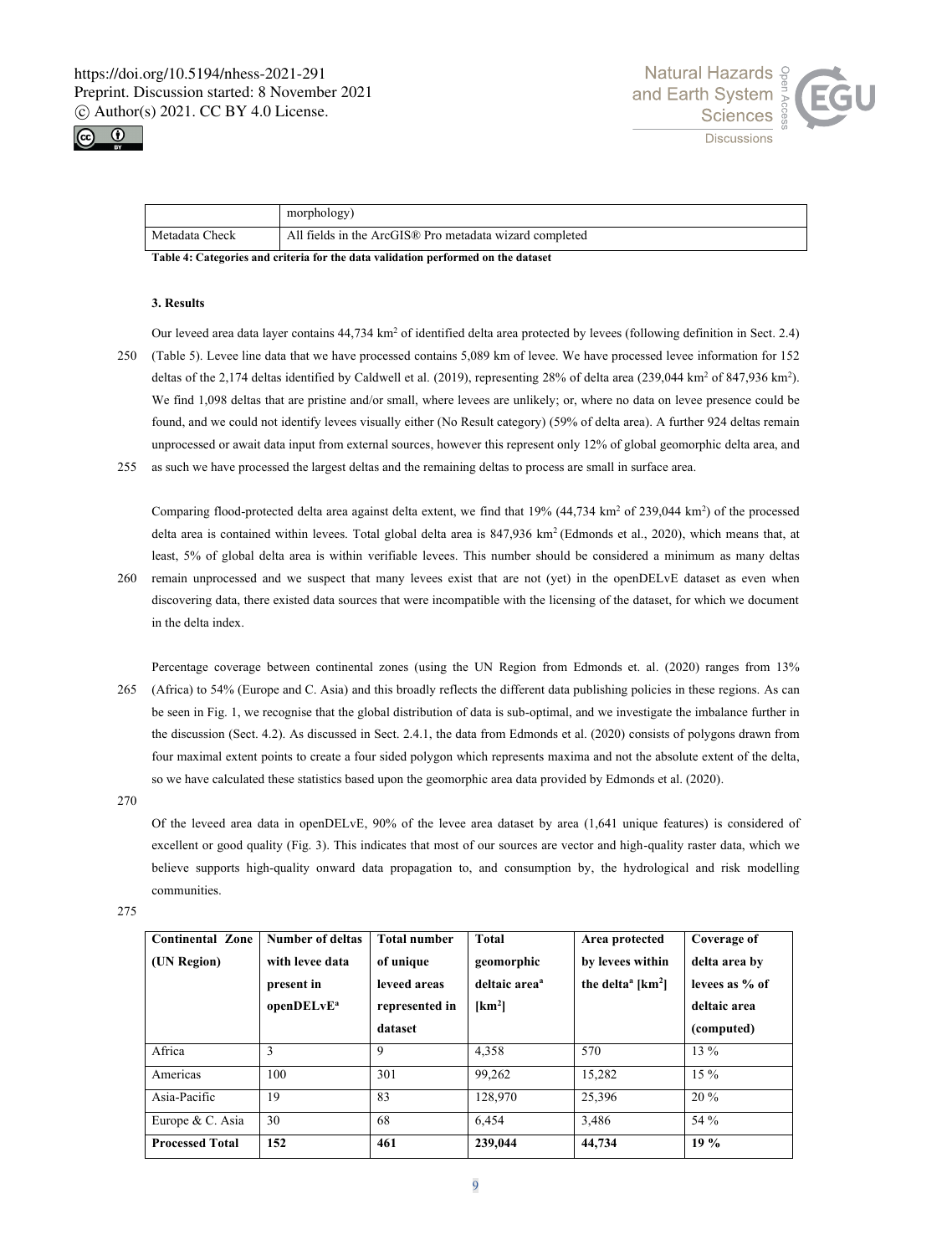



| No Result           | 1,098 |                  | 502,928              |        |       |
|---------------------|-------|------------------|----------------------|--------|-------|
| Unprocessed         | 924   |                  | 105,964              | -      |       |
| (Pending $\&$ Not   |       |                  |                      |        |       |
| Processed)          |       |                  |                      |        |       |
| <b>Global Total</b> | 2,174 | 461 <sup>a</sup> | 847,936 <sup>b</sup> | 44,734 | $5\%$ |

**Table 5: Summary of processed features and deltaic area at openDELvE release v1.0 per geographic region and area totalled, figures are rounded to nearest whole integer.**

**<sup>a</sup>openDELvE contains 1,601 leveed area polygons mainly due to the structure of administrative units in the USACE NLD. Overlapping sections are therefore only counted once and for the purpose of this article we 'dissolved' the layer to ensure that area**  280 **was not double counted.**

**<sup>b</sup>Calculated by dissolving leveed area dataset to a single layer and compared to supplementary data from Edmonds et al. (2020).**



**Figure 2: Interactive browsing interface to openDELvE built using the ArcGIS Online platform. Area of focus is the Ganges-Brahmaputra delta, Bangladesh. Data content as per openDELvE version 1.0. Available publicly at: http://opendelve.eu**

285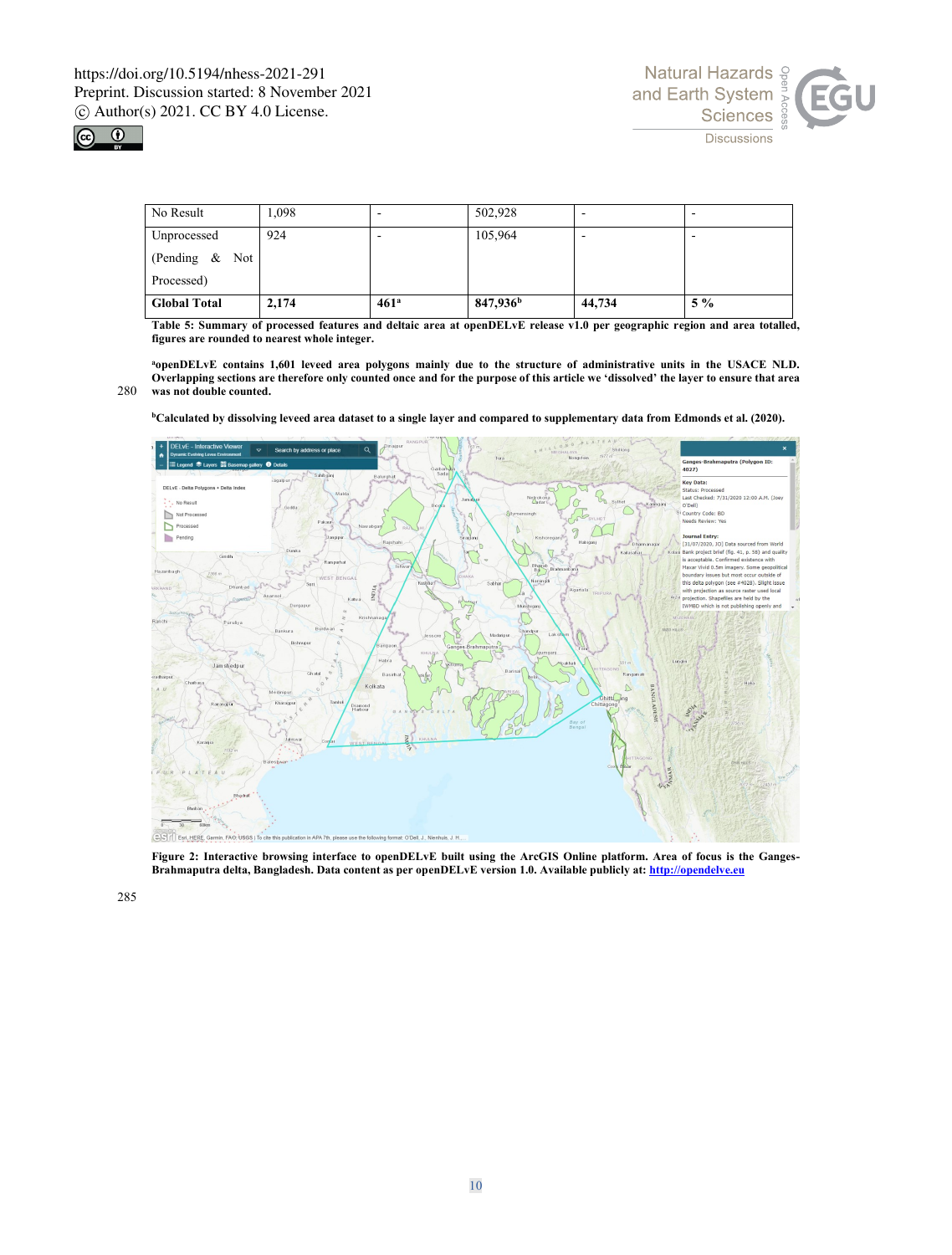





**Figure 3: Distribution of data quality classification in openDELvE (v1.0) given for each individual leveed area feature, classified according to the data quality matrix (Table 3)**



290 **Figure 4: Distribution of leveed area data in openDELvE (v1.0) by UN Region using allocation of deltas to region by Edmonds et al. (2020)**

### **4. Discussion**

### **4.1 How representative is openDELvE?**

As summarised in Table 5, we found that 19% of the geomorphic delta area (which can include the shallow marine portions 295 of the delta front) processed in openDELvE is protected by a levee. This should be considered a rough estimate. For deltas covered by nationally maintained databases (e.g. Mississippi, Rhine-Meuse) the data quality is good. There is rich metadata and there is little chance of false negatives (no levee in openDELvE but levees present nevertheless). Data quality and coverage in other deltas (e.g. Ganges-Brahmaputra, Mekong) is poorer, and this appears to be linked to the lack of a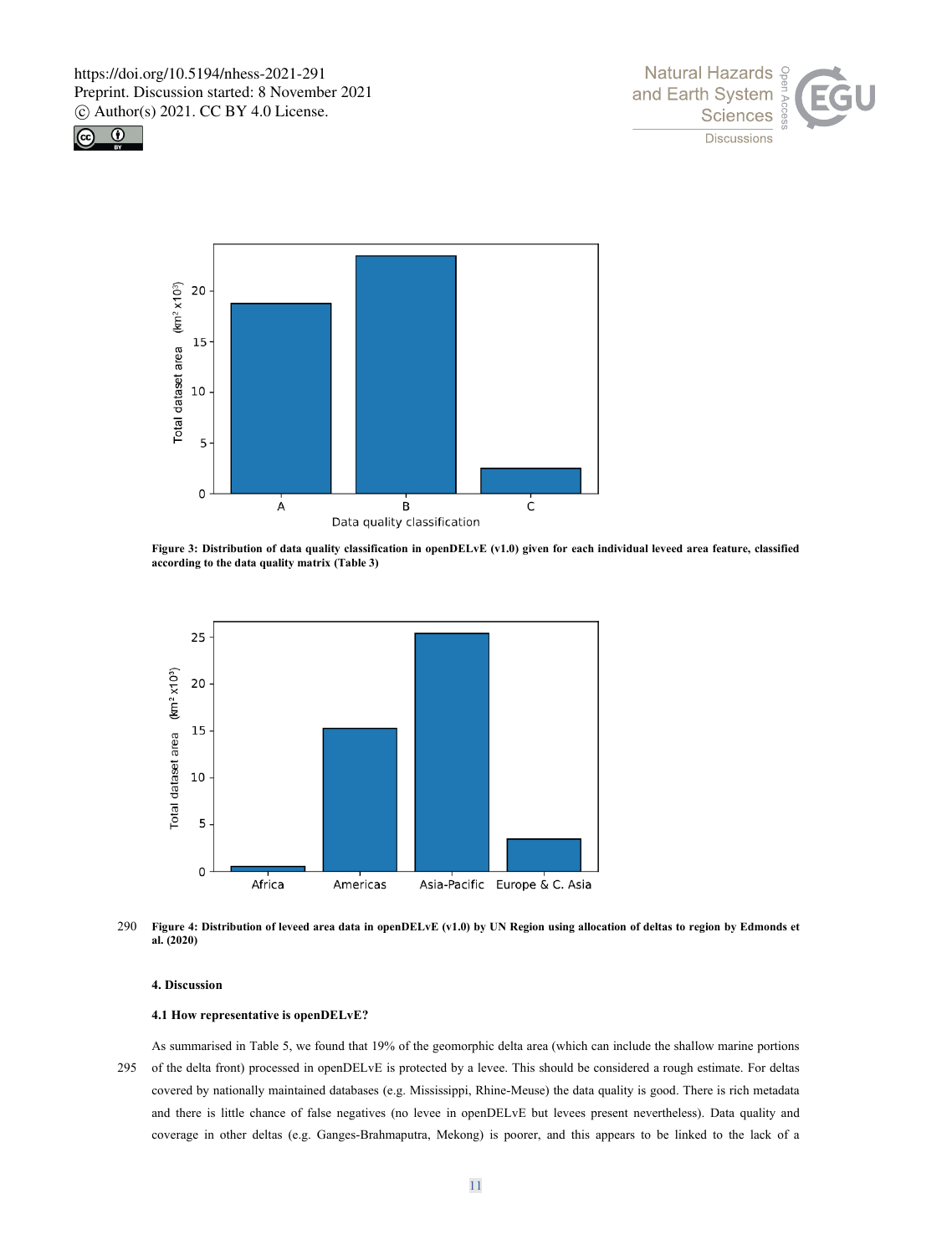



nationally or regionally coordinated platform for levee data sharing. While individual levees or leveed areas are represented, 300 there is a high chance of false negatives and undercounting for the delta as a whole.

Extrapolating our findings to a global level (Table 5) by including the unprocessed and no result categories, we might conclude that global leveed delta area is likely lower than 19%. Most deltas where we could not find information on levees (no result) are small and uninhabited, those represent 59% of global delta area. We expect those to have fewer levees

305 compared to deltas within openDELvE. Global delta levee area is probably higher than 5%, given that this would mean openDELvE currently includes all levees on deltas. 54% is a likely maximum because this is what we found for Europe and Central Asia, where many deltas are included and data quality is generally good.

### **4.2 Global barriers to data availability**

Data sovereignty is an emerging topic within global modelling that revolves around the value, sharing, and ownership of data 310 in a global context. Whilst we acknowledge that breakthroughs have been made in the academic world of data sharing, through the formation of data initiatives (i.e., FAIR) and for standardised data sharing (e.g., INSPIRE, European Parliament, 2007), data in the private and governmental sectors can still be considered as an internal asset. Tang et al. (2020) define the term 'data sovereign' to identify someone with the capabilities, skill set, and hierarchical position to facilitate data sharing across global borders, in turn facilitating the share of knowledge and contributing overall to the global economy.

315

We identified that countries and governmental organisations which have core values supporting open (governmental) data tend to treat levee information as a 'product' and therefore appoint a central data repository or facilitated ordering process to act as a 'data sovereign'. Examples of these are the US data.gov platform (which holds record locators for the US Army Corps of Engineers *National Levee Database*), the UK data.gov.uk Open Data platform (which holds record locators for the

- 320 UK Environment Agency *Asset Information Management System*), the Dutch data.overheid.nl (which holds record locators for the Rijkswaterstaat *Dataregister*), and Australian data.gov.au (which holds record locators for the various state-led systems in place across the country). These repositories may not themselves hold the actual data but act as centrally maintained indices of 'open government' data.
- 325 Data ownership and 'sovereignty' can act as a roadblock to progress towards a harmonised global database. We have attempted to counter this by using extensive, disparate sources, but we understand that it is beneficial when the creators and maintainers of such levees additionally release information on their locations and engineered properties. We recognise that data is often locked away in local, national, or offline archives that we were unable to access, and as such this is only a partially complete dataset. Acknowledging this, we have attempted to conduct research using a best effort multilingual 330 approach but recognise that local knowledge will ultimately prevail in the provision of high-quality data.

### **4.3 Bias in data availability**

There is a clear global divide in data availability, with countries such as the UK, USA, Australia, and bloc systems such as the EU gathering vector flood defence data on a centralised platform. We identify that these data environments have defined a clear 'data sovereign' and this is enshrined both in law and local process. In contrast, levee data availability in deltas in

335 Africa, South-East Asia, the Southern and Central Americas - as well as those in the Russian Federation and late-accession members to the EU either simply do not have this data, or it is locked away in archives and not available in globally published formats. This creates a bias in our database, as there is an unfair co-occurrence of data inavailability and the requirement for data to enhance modelling and management in these areas.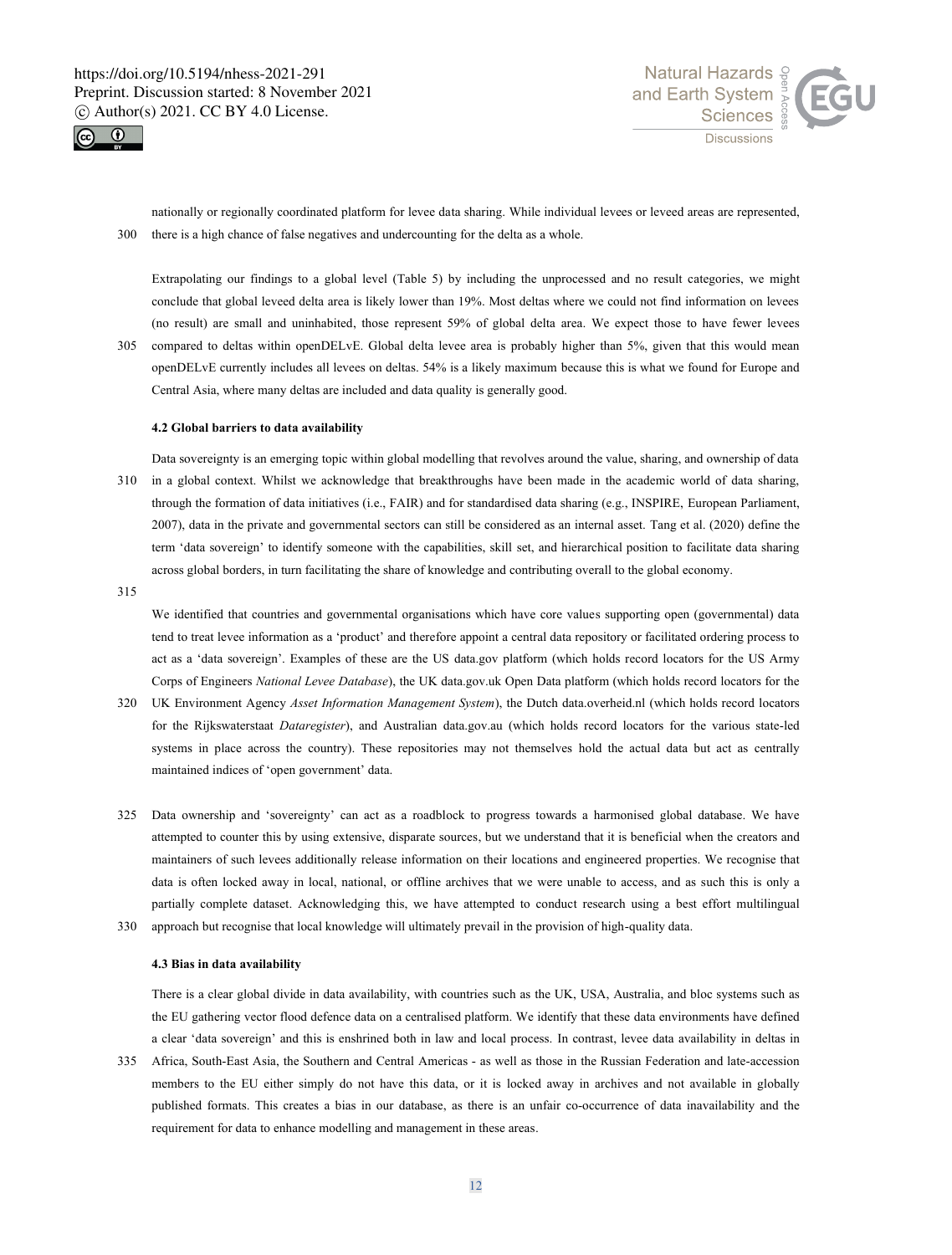



- 340 We hope that by publishing our data as openly as possible (following FAIR princples) we can encourage not only external inspection but also suggestion of changes and further data additions. We explicitly have made our map and submission system as lightweight as possible with the minimal number of questions and responses. We also encourage the furthest and widest possible spectrum for reuse. Additional crowdsourced or "*volunteer geographic information" (VGI,* Young et al., 2020) projects such as 510 - an initiative of the Netherlands Red Cross - and OpenStreetMap.org (amongst other platforms)
- 345 may be able to further expand data on levees. We acknowledge that for greater global adoption a local presence is needed, and recognise the work of Young et al. (2020) in documenting the deployment of, and challenges associated with, a globally diverse data collection project, however including crowed-sourced data was out of the scope of our research.

# **4.4 Future outlook**

Our dataset is incomplete, mainly due to the varying nature of data publishing. By publishing data as openly and FAIR as 350 possible, and incorporating a feedback system into our web application, we aim to set a solid foundation for the development of a global levee database. Publishing openDELvE provides a foundation for the development not only of this dataset further, but also for the inclusion of higher-quality levee data in hydrodynamic models in general. Aside from direct use in global models, there is also the possibility of openDELvE to function as a training dataset for statistical (machine learning) models for levee and flood detection (Wing et al., 2019). By publishing our data with an open licence (Creative Commons

355 Attribution) we encourage onward consumption and reworking of the database.

The data availability landscape is continually improving, and further hope that by showing the encouraging work we have achieved, further data sources will become available, and this will further foster the culture of open data and data sharing in the earth sciences and beyond. Data accessibility remains a factor in the limitation and applicability of any such system.

360 Publishing levee data could be an important step not only in supporting flood-risk modelling, but additionally in the increased visibility and ownership of their existence. We greatly encourage further data submissions and amendments to our database as the global geoscience community identify local sources of data, but furthermore encourage authorities and public works bodies to make their data openly accessible.

### **5. Conclusion**

- 365 OpenDELvE is a global delta levee database of 461 unique leveed areas and 5,089 km of levee extent. We have standardised levee attributes and features to allow global comparability, finding that, for the deltas we processed, 44,733.505 km<sup>2</sup> is contained within levees. This represents 19% of their area and 5% of global delta area.
- The database is FAIR, openly available and we encourage contributions from other researchers or levee experts. Our 370 database is biased due to data availability, with UN regions of Asia-Pacific and Americas having a higher data availability than Africa and Europe & Central Asia.

Additionally, we acknowledge that the lack of levee data for countries whose political, financial, or administrative structure prevents open data publication, and indeed we identify the great work of many academics such as Wang et al. (2021) in

375 creating calculated attempts as flood protection layers to facilitate disaster management and hydrological research despite this lack of data. We recommend that governments, where possible, seek to appoint a 'data sovereign' to take on this task.

### **Code availability**

The ArcGIS® Model Builder template used to process vector data is published within the research dataset.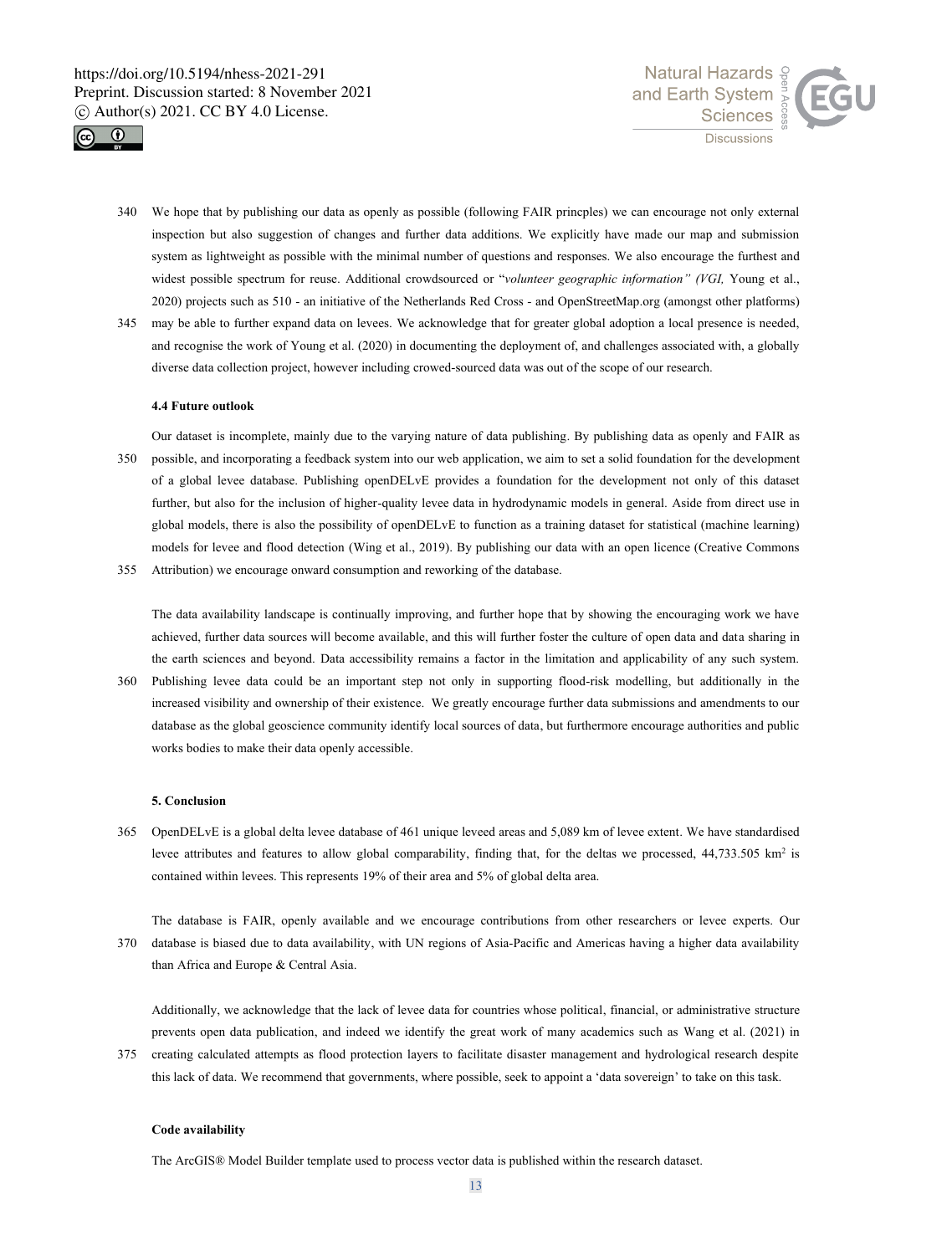



### **Data availability**

380 The research dataset is publicly available on DataverseNL at https://doi.org/10.34894/2WZ0S9. The layers and viewing interface are publicly consultable at http://www.opendelve.eu and are additionally hosted in the ArcGIS Online Portal for use with ArcGIS® and other OGC-compatible GIS packages.

### **Author contribution**

JO curated and maintained the data, performed the investigation, and prepared the draft manuscript with contributions from 385 the co-authors. JHN conceptualised, validated, and supervised the project, and edited the manuscript. JRC supervised the project, visualised the results and edited the manuscript. DAE and PS provided key digital resources and reviewed the manuscript.

# **Competing interests**

The authors declare that they have no conflict of interest.

### 390 **Disclaimer**

*Figure 1, 2 & Supplementary Figure 1* were created using ArcGIS® software by Esri (ArcGIS® Pro [ver. 2.6.2] and ArcGIS® Online). Cartographic data displayed in the images is supplied by Esri under licence from HERE, Garmin, FAO, NOAA, EPA, NPS, and the USGS.

# **Acknowledgements**

- 395 The authors wish to thank the many organisations who have actively chosen to embrace open data standards and share such rich datasets as this is a crucial part of the database. We are grateful to Ece Özer (TNO) and Alex Curran (formerly of TU Delft) whose work on the SAFElevee project and the ILPD, and their detailed publications as a result, were instrumental in the discovery of closed datasets. We further thank Silvia Barbetta, Albert Kettner, Yoshiki Saito, and Dhruvesh Patel for their help in gaining access to international data. We would additionally like to thank Fergus Miller Kerins for his help in
- 400 testing and exploring deployment possibilities for the dataset. Finally, we are very appreciative of the support from Maarten Zeylmans van Emmichoven that allowed the data processing to continue remotely during the pandemic.

## **References**

- Di Baldassarre, G., Castellarin, A., Montanari, A. and Brath, A.: Probability-weighted hazard maps for comparing different flood risk management strategies: a case study, Nat. Hazards, 50(3), 479–496, doi:10.1007/s11069-009-9355-6, 2009.
- 405 Di Baldassarre, G., Kreibich, H., Vorogushyn, S., Aerts, J., Arnbjerg-Nielsen, K., Barendrecht, M., Bates, P., Borga, M., Botzen, W., Bubeck, P., De Marchi, B., Llasat, C., Mazzoleni, M., Molinari, D., Mondino, E., Mård, J., Petrucci, O., Scolobig, A., Viglione, A. and Ward, P. J.: Hess Opinions: An interdisciplinary research agenda to explore the unintended consequences of structural flood protection, Hydrol. Earth Syst. Sci., 22(11), 5629–5637, doi:10.5194/hess-22-5629-2018, 2018.
- 410 Barbetta, S., Camici, S., Maccioni, P. and Moramarco, T.: National Levee Database: monitoring, vulnerability assessment and management in Italy, in Geophysical Research Abstracts, vol. 17, pp. EGU2015-10170., 2015.

Caldwell, R. L., Edmonds, D. A., Baumgardner, S., Paola, C., Roy, S. and Nienhuis, J. H.: A global delta dataset and the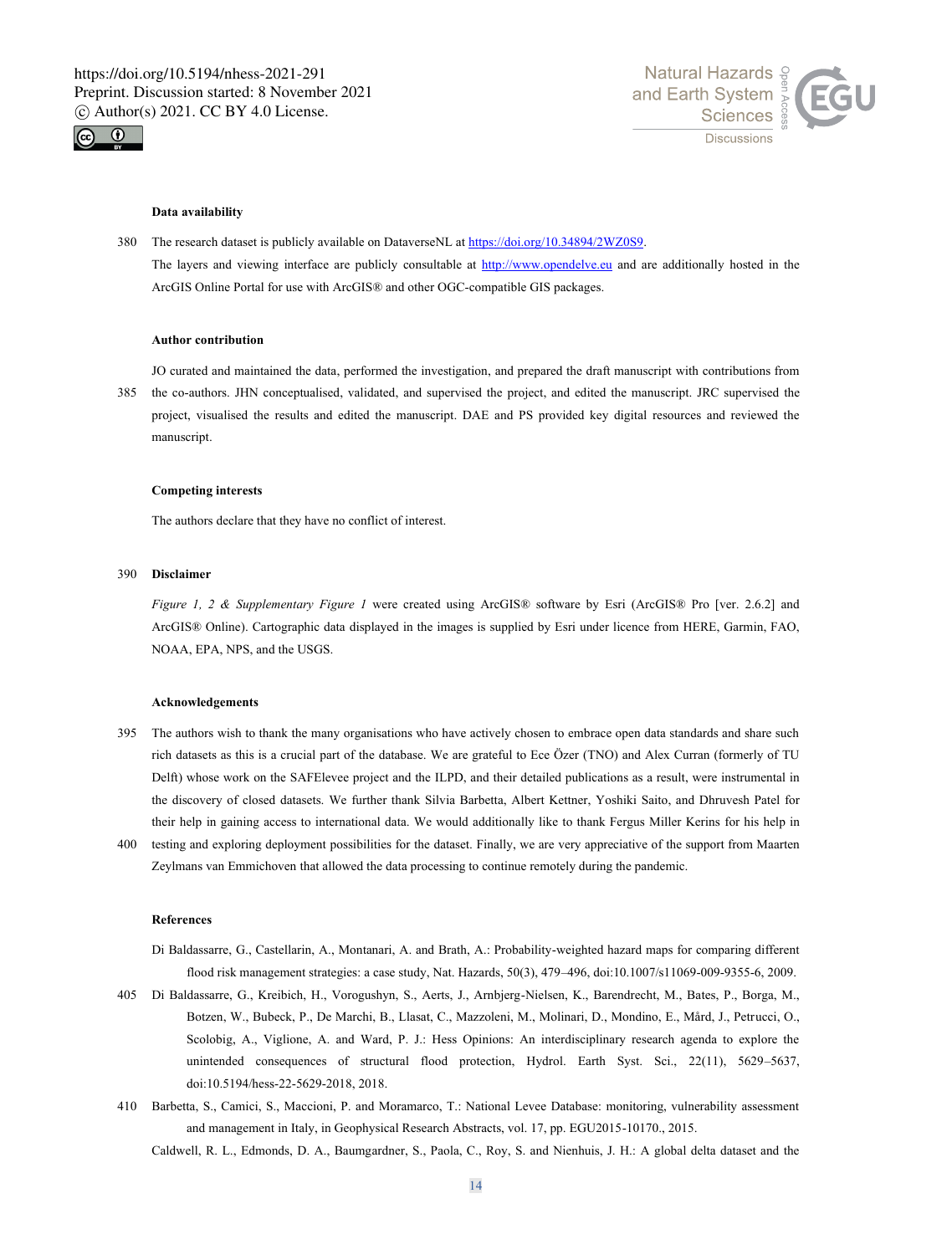



environmental variables that predict delta formation on marine coastlines, Earth Surf. Dyn., 7(3), 773–787, doi:10.5194/esurf-7-773-2019, 2019.

- 415 Cohen-Shacham, E., Walters, G., Janzen, C. and Maginnis, S.: Nature-based solutions to address global societal challenges, edited by E. Cohen-Shacham, G. Walters, C. Janzen, and S. Maginnis, IUCN International Union for Conservation of Nature., 2016.
	- Criss, R. E. and Shock, E. L.: Flood enhancement through flood control, Geology, 29(10), 875, doi:10.1130/0091- 7613(2001)029<0875:FETFC>2.0.CO;2, 2001.
- 420 Dunn, F. E., Darby, S. E., Nicholls, R. J., Cohen, S., Zarfl, C. and Fekete, B. M.: Projections of declining fluvial sediment delivery to major deltas worldwide in response to climate change and anthropogenic stress, Environ. Res. Lett., 14(8), 084034, doi:10.1088/1748-9326/ab304e, 2019.
	- Edmonds, D. A., Caldwell, R. L., Brondizio, E. S. and Siani, S. M. O.: Coastal flooding will disproportionately impact people on river deltas, Nat. Commun., 11(1), 4741, doi:10.1038/s41467-020-18531-4, 2020.
- 425 Esteves, L. S.: What is Managed Realignment?, pp. 19–31, Springer, Dordrecht., 2014. European Parliament: Directive 2007/2/EC of the European Parliament and of the Council of 14 March 2007 establishing an Infrastructure for Spatial Information in the European Community (INSPIRE), European Parliament., 2007.
	- Fleischmann, A., Paiva, R. and Collischonn, W.: Can regional to continental river hydrodynamic models be locally relevant? A cross-scale comparison, J. Hydrol. X, 3, 100027, doi:10.1016/j.hydroa.2019.100027, 2019.
- 430 Middelkoop, H., Erkens, G. and van der Perk, M.: The Rhine delta-a record of sediment trapping over time scales from millennia to decades, J. Soils Sediments, doi:10.1007/s11368-010-0237-z, 2010.
	- Mitchell, T., Kluskens, R., Woldringh, B., Van Der Meer, M. T., Kamp, R. G., De Gooijer, C. and Hillen, M. M.: Integrating Levee Performance Assessments into Complex Flood Protection Systems, in US Society of Dams Annual Conference., 2013.
- 435 Munoz, S. E., Giosan, L., Therrell, M. D., Remo, J. W. F., Shen, Z., Sullivan, R. M., Wiman, C., O'Donnell, M. and Donnelly, J. P.: Climatic control of Mississippi River flood hazard amplified by river engineering, Nature, 556(7699), 95–98, doi:10.1038/nature26145, 2018.
	- National Research Council: Levees and the National Flood Insurance Program, National Academies Press, Washington, D.C., doi: 10.17226/18309, 2013.
- 440 Nienhuis, J. H. and Wal, R. S. W. van de: Projections of Global Delta Land Loss From Sea-Level Rise in the 21st Century, Geophys. Res. Lett., 48(14), e2021GL093368, doi:10.1029/2021GL093368, 2021.
	- Nienhuis, J. H., Ashton, A. D., Edmonds, D. A., Hoitink, A. J. F., Kettner, A. J., Rowland, J. C. and Törnqvist, T. E.: Globalscale human impact on delta morphology has led to net land area gain, Nature, 577(7791), 514–518, doi:10.1038/s41586-019-1905-9, 2020.
- 445 Özer, I. E., van Damme, M. and Jonkman, S. N.: Towards an International Levee Performance Database (ILPD) and Its Use for Macro-Scale Analysis of Levee Breaches and Failures, Water, 12(1), 119, doi:10.3390/w12010119, 2019.
	- Pinter, N.: One Step Forward, Two Steps Back on U.S. Floodplains, Science (80-. )., 308(5719), 207-208, doi:10.1126/science.1108411, 2005.
- Pinter, N., Jemberie, A. A., Remo, J. W. F., Heine, R. A. and Ickes, B. S.: Flood trends and river engineering on the 450 Mississippi River system, Geophys. Res. Lett, 35, 23404, doi:10.1029/2008GL035987, 2008.
	- Pinter, N., Huthoff, F., Dierauer, J., Remo, J. W. F. and Damptz, A.: Modeling residual flood risk behind levees, Upper Mississippi River, USA, Environ. Sci. Policy, 58, 131–140, doi:10.1016/j.envsci.2016.01.003, 2016.
		- Sampson, C. C., Smith, A. M., Bates, P. D., Neal, J. C., Alfieri, L. and Freer, J. E.: A high-resolution global flood hazard model, Water Resour. Res., 51(9), 7358–7381, doi:10.1002/2015WR016954, 2015.
- 455 Santos, M. J. and Dekker, S. C.: Locked-in and living delta pathways in the Anthropocene, Sci. Rep., 10(1), 1–10,